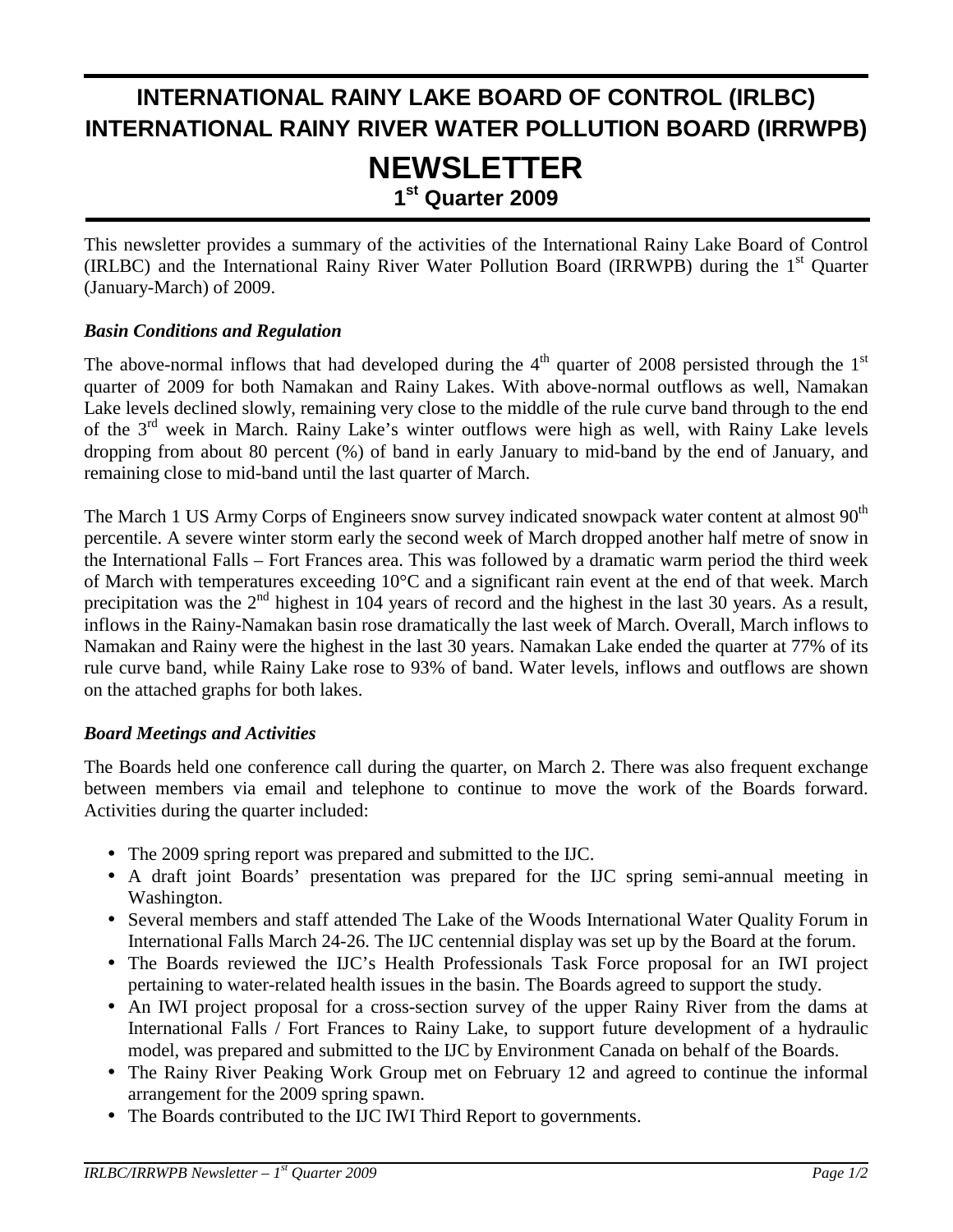- The Boards reviewed the Plan of Study (for rule curve assessment in 2015) Workgroup Draft Final Report.
- A Board presentation was prepared for the IWI Workshop to be held in Washington in early April.
- Following significant discussion, aquatic invasive species links to DFO and MNDR websites were added to both Boards' websites.
- The Boards continued to monitor proposed mining projects and related water quality concerns within the basin.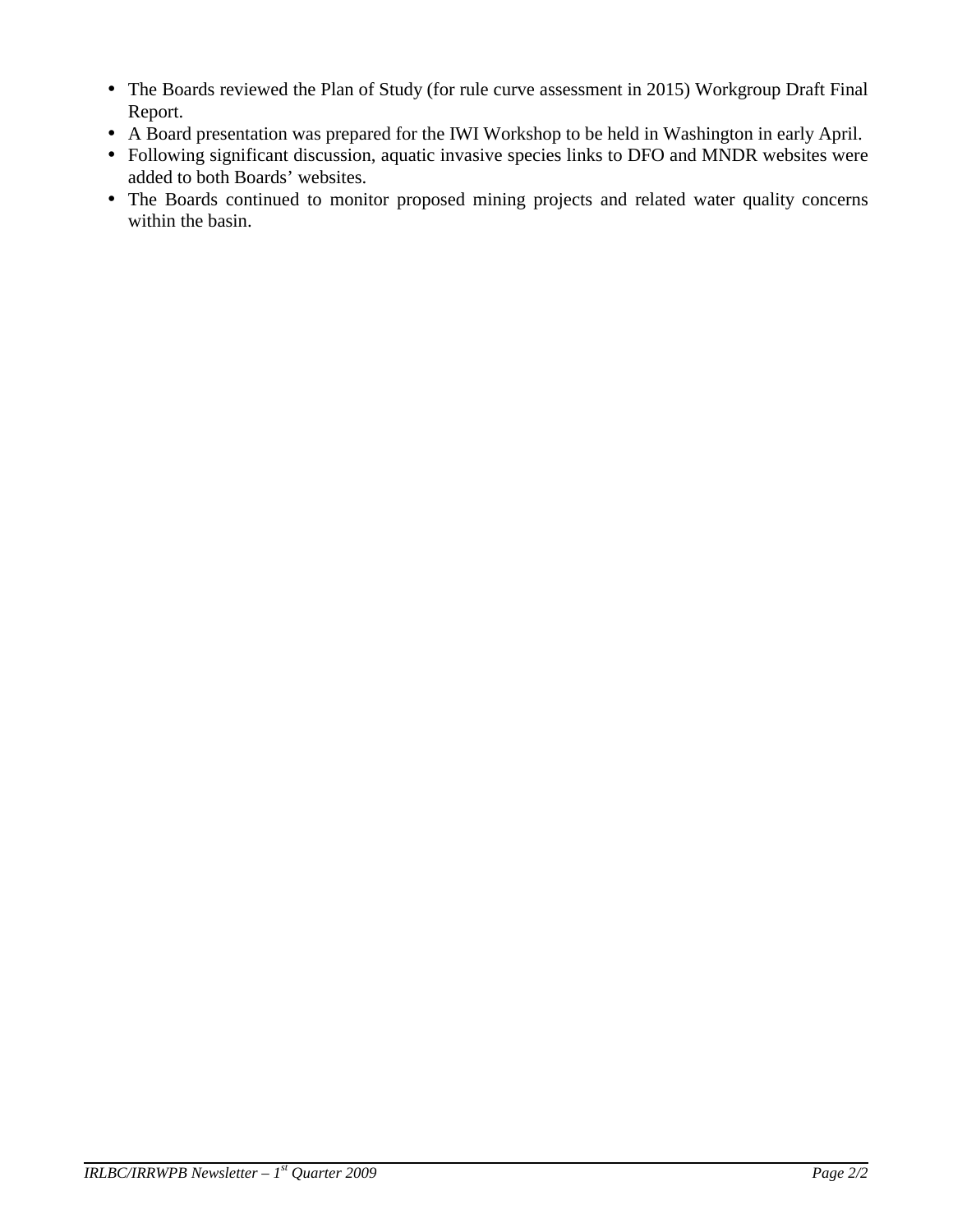## **IRLBC**

# NAMAKAN LAKE